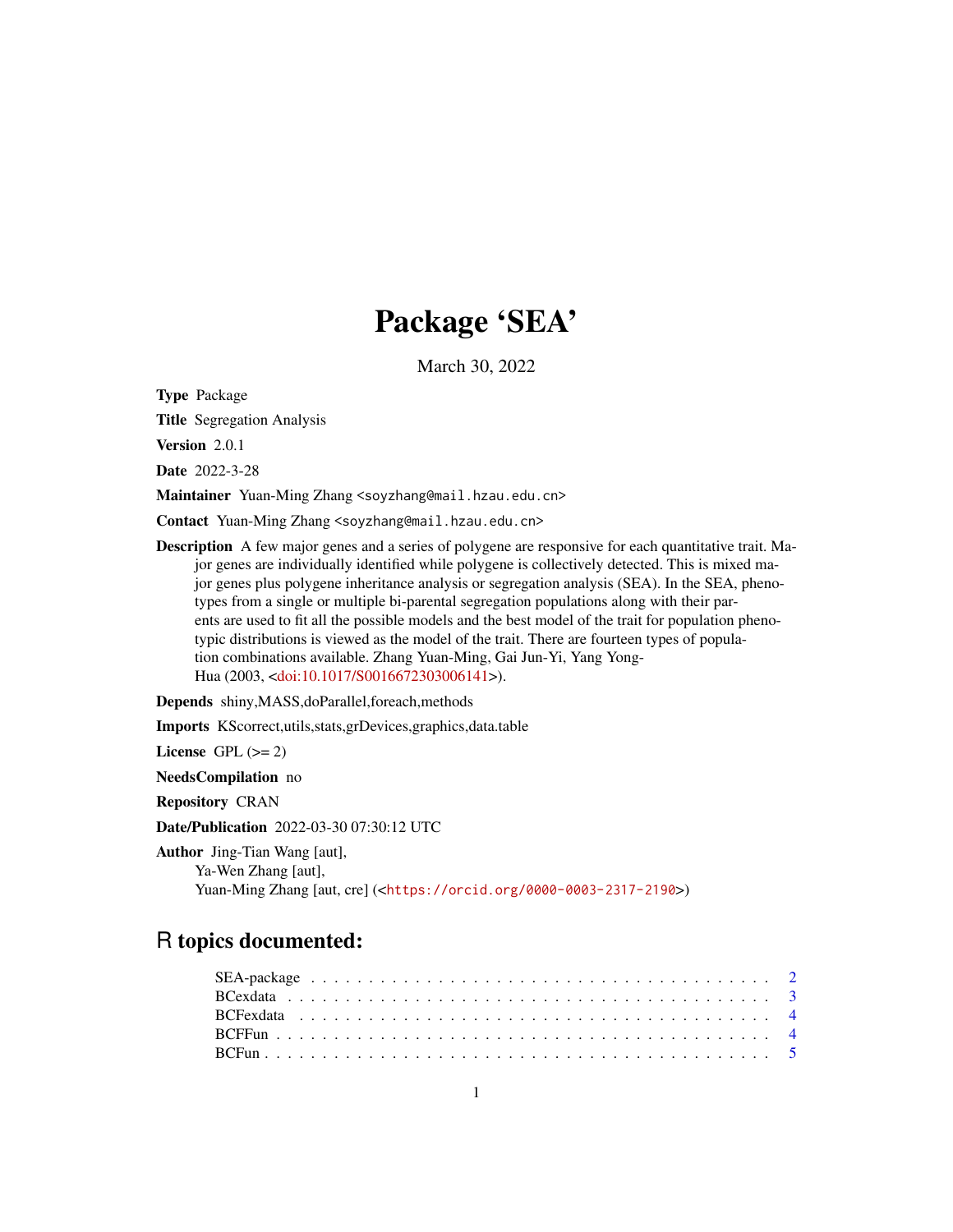<span id="page-1-0"></span>

| $RII$ Fun<br>$DHF$ <sub>11</sub> n<br><u>. De la caractería de la caractería de la caractería de la caractería de la caractería de la caractería de la </u><br>$G4F3F$ un<br>G6FFun<br>Index |  | 5               |
|----------------------------------------------------------------------------------------------------------------------------------------------------------------------------------------------|--|-----------------|
|                                                                                                                                                                                              |  | 6               |
|                                                                                                                                                                                              |  | 6               |
|                                                                                                                                                                                              |  | $\overline{7}$  |
|                                                                                                                                                                                              |  | $\overline{7}$  |
|                                                                                                                                                                                              |  | 8               |
|                                                                                                                                                                                              |  | 8               |
|                                                                                                                                                                                              |  | 9               |
|                                                                                                                                                                                              |  | 9               |
|                                                                                                                                                                                              |  | 10              |
|                                                                                                                                                                                              |  | 10              |
|                                                                                                                                                                                              |  | -11             |
|                                                                                                                                                                                              |  | $\overline{11}$ |
|                                                                                                                                                                                              |  | -12             |
|                                                                                                                                                                                              |  | -12             |
|                                                                                                                                                                                              |  | -13             |
|                                                                                                                                                                                              |  | $\overline{13}$ |
|                                                                                                                                                                                              |  | -14             |
|                                                                                                                                                                                              |  | -14             |
|                                                                                                                                                                                              |  | -15             |
|                                                                                                                                                                                              |  | -15             |
|                                                                                                                                                                                              |  | -16             |
|                                                                                                                                                                                              |  | -16             |
|                                                                                                                                                                                              |  | -17             |
|                                                                                                                                                                                              |  |                 |
|                                                                                                                                                                                              |  | 19              |

SEA-package *Segregation Analysis*

# Description

A few major genes and a series of polygene are responsive for each quantitative trait. Major genes are individually identified while polygene is collectively detected. This is mixed major genes plus polygene inheritance analysis or segregation analysis (SEA). In the SEA, phenotypes from a single or multiple bi-parental segregation populations along with their parents are used to fit all the possible models and the best model for population phenotypic distributions is viewed as the model of the trait. There are fourteen types of population combinations available. Zhang Yuan-Ming, Gai Jun-Yi, Yang Yong-Hua (2003, <doi:10.1017/S0016672303006141>), and Wang Jing-Tian, Zhang Ya-Wen, Du Ying-Wen, Ren Wen-Long, Li Hong-Fu, Sun Wen-Xian, Ge Chao, and Zhang Yuan-Ming(2022, <doi:10.3724/SP.J.1006.2022.14088>)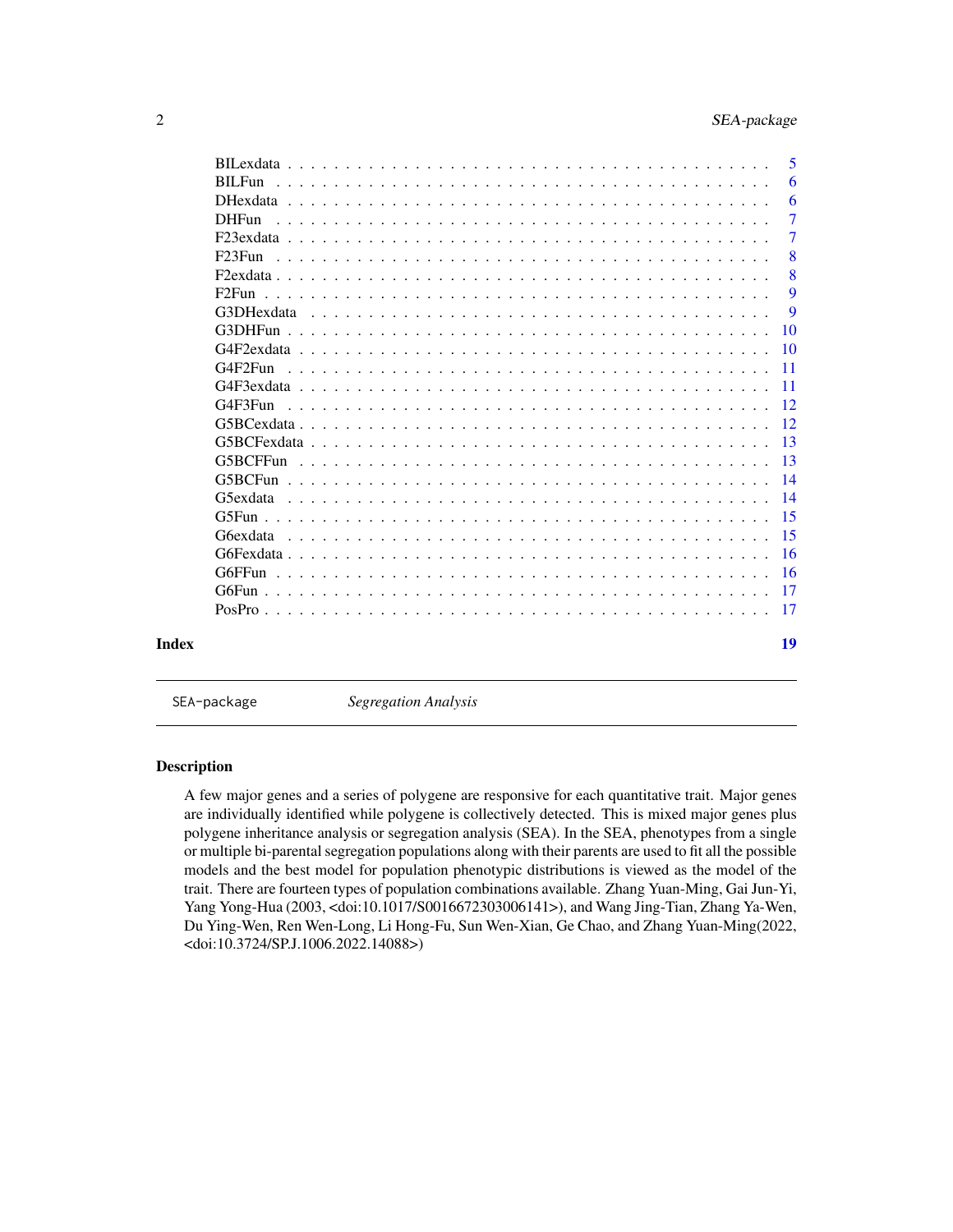#### <span id="page-2-0"></span>BCexdata 3

# Details

| Package:  | <b>SEA</b>                                                       |
|-----------|------------------------------------------------------------------|
| Type:     | Package                                                          |
| Version:  | 2.0.1                                                            |
| Date:     | 2022-03-28                                                       |
| Depends:  | shiny, MASS, do Parallel, foreach                                |
| Imports:  | KScorrect, kolmim, utils, stats, grDevices, graphics, data.table |
| License:  | $GPL(\geq=2)$                                                    |
| LazyLoad: | yes                                                              |

Users can use 'SEA()' start the GUI.

# Author(s)

Wang Jing-Tian, Zhang Ya-Wen, and Zhang Yuan-Ming Maintainer: Yuanming Zhang<soyzhang@mail.hzau.edu.cn>

# References

The EIM algorithm in the joint segregation analysis of quantitative traits. Zhang Yuan-Ming\*,Gai Junyi,Yang Yonghua(2003).

# Examples

## Not run: SEA()

BCexdata *BC population dataset*

#### Description

The phenotype of BC population .

# Usage

data(BCexdata)

# Details

Dataset input of BCFun function.

# Author(s)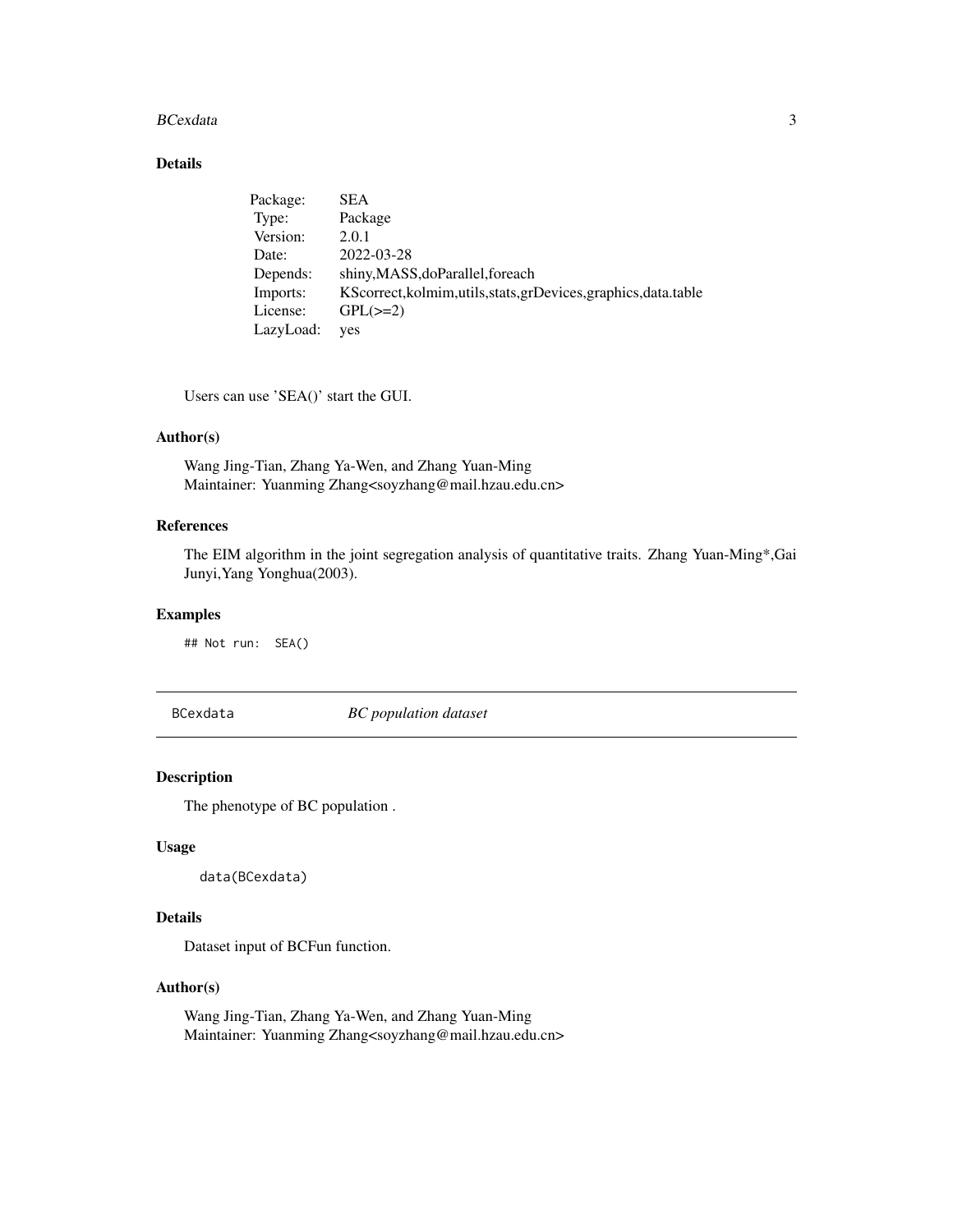<span id="page-3-0"></span>

The phenotype of BCF population .

#### Usage

data(BCFexdata)

#### Details

Dataset input of BCFFun function.

#### Author(s)

Wang Jing-Tian, Zhang Ya-Wen, and Zhang Yuan-Ming Maintainer: Yuanming Zhang<soyzhang@mail.hzau.edu.cn>

BCFFun *segregation analysis of BCF population*

## Description

Phenotypic observations in BCF population have often been used to identify mixed major-gene plus polygene inheritance model for quantitative traits in plants.

#### Usage

BCFFun(df,model,BCFtext2)

#### Arguments

| df       | phenotype matrix.                         |
|----------|-------------------------------------------|
| model    | genetic model.                            |
| BCFtext2 | number of plants measured in each family. |

# Author(s)

Wang Jing-Tian, Zhang Ya-Wen, and Zhang Yuan-Ming Maintainer: Yuanming Zhang<soyzhang@mail.hzau.edu.cn>

# Examples

BCF=data(BCFexdata) BCFFun(BCFexdata,"0MG",1)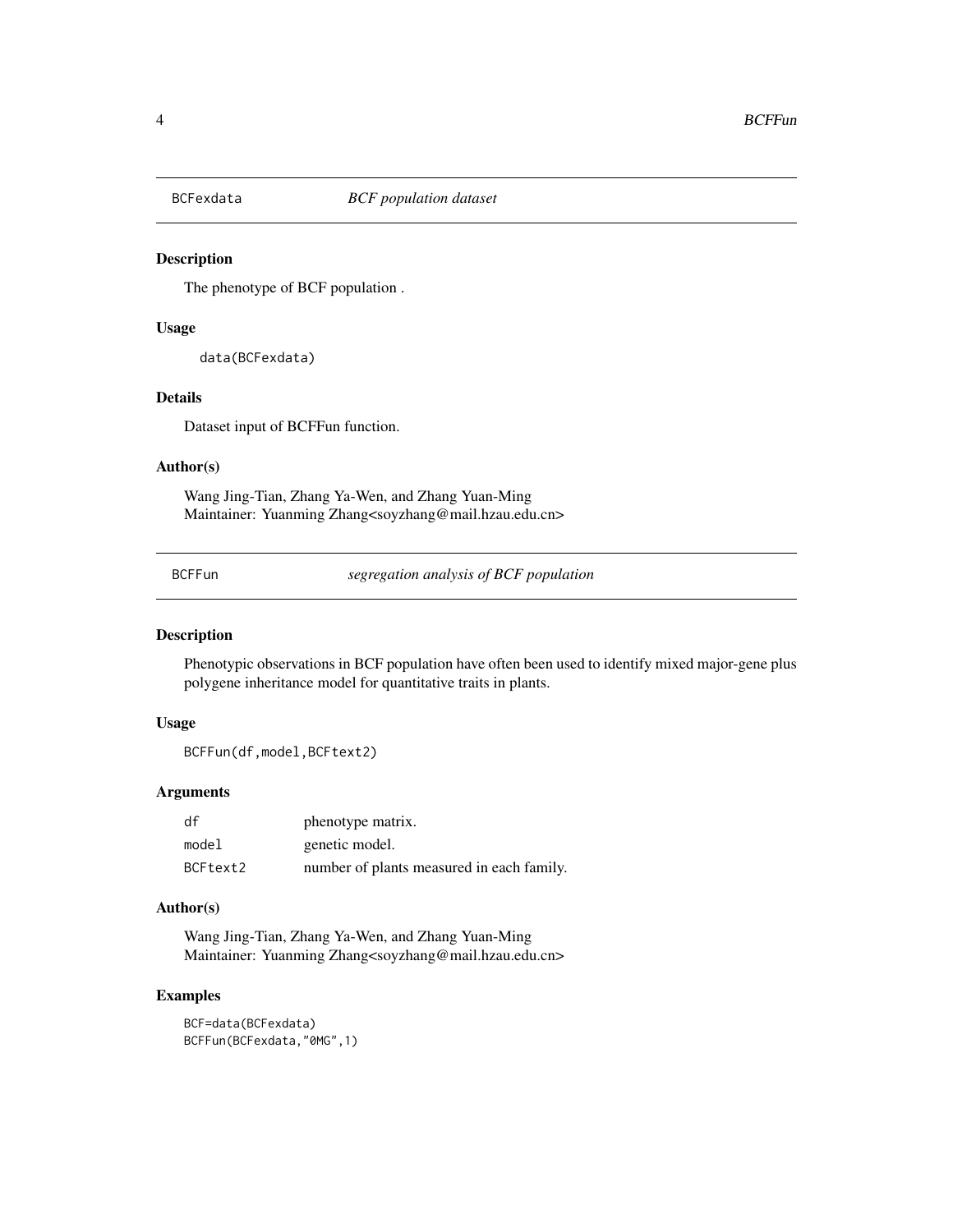<span id="page-4-0"></span>

Phenotypic observations in BC population have often been used to identify mixed major-gene plus polygene inheritance model for quantitative traits in plants.

# Usage

BCFun(df,model)

# Arguments

| df    | phenotype matrix. |
|-------|-------------------|
| model | genetic model.    |

#### Author(s)

Wang Jing-Tian, Zhang Ya-Wen, and Zhang Yuan-Ming Maintainer: Yuanming Zhang<soyzhang@mail.hzau.edu.cn>

#### Examples

```
BC=data(BCexdata)
BCFun(BCexdata,"0MG")
```
BILexdata *BIL population dataset*

# Description

The phenotype of BIL population .

#### Usage

data(BILexdata)

# Details

Dataset input of BILFun function.

#### Author(s)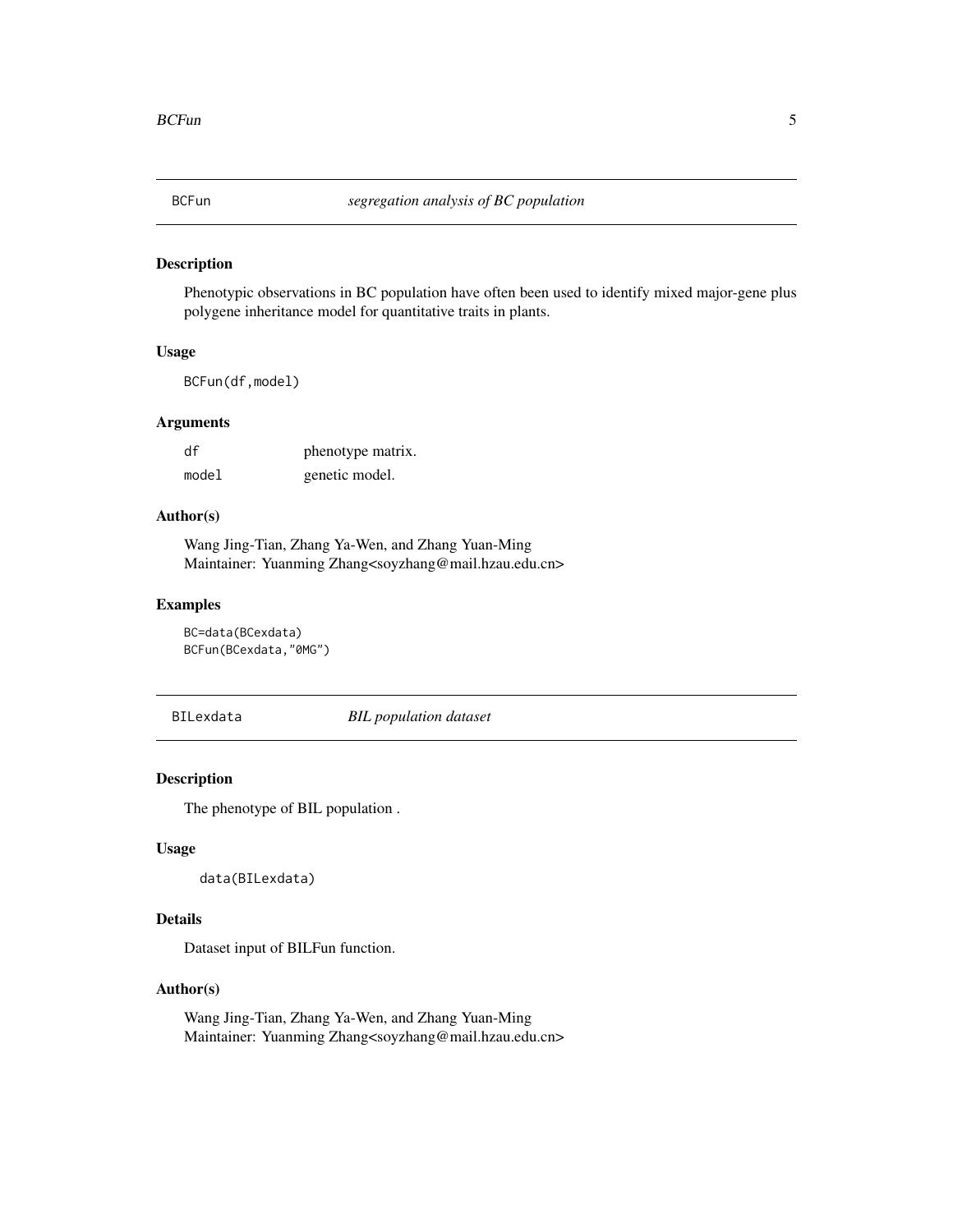<span id="page-5-0"></span>Phenotypic observations in BIL population have often been used to identify mixed major-gene plus polygene inheritance model for quantitative traits in plants.

# Usage

BILFun(df,model,BILfr)

# Arguments

| df     | phenotype matrix. |
|--------|-------------------|
| model  | genetic model.    |
| BII fr | BIL type.         |

# Author(s)

Wang Jing-Tian, Zhang Ya-Wen, and Zhang Yuan-Ming Maintainer: Yuanming Zhang<soyzhang@mail.hzau.edu.cn>

#### Examples

BIL=data(BILexdata) BILFun(BILexdata,"0MG","BIL1(F1xP1)")

DHexdata *DH population dataset*

#### Description

The phenotype of DH population .

#### Usage

data(DHexdata)

# Details

Dataset input of DHFun function.

# Author(s)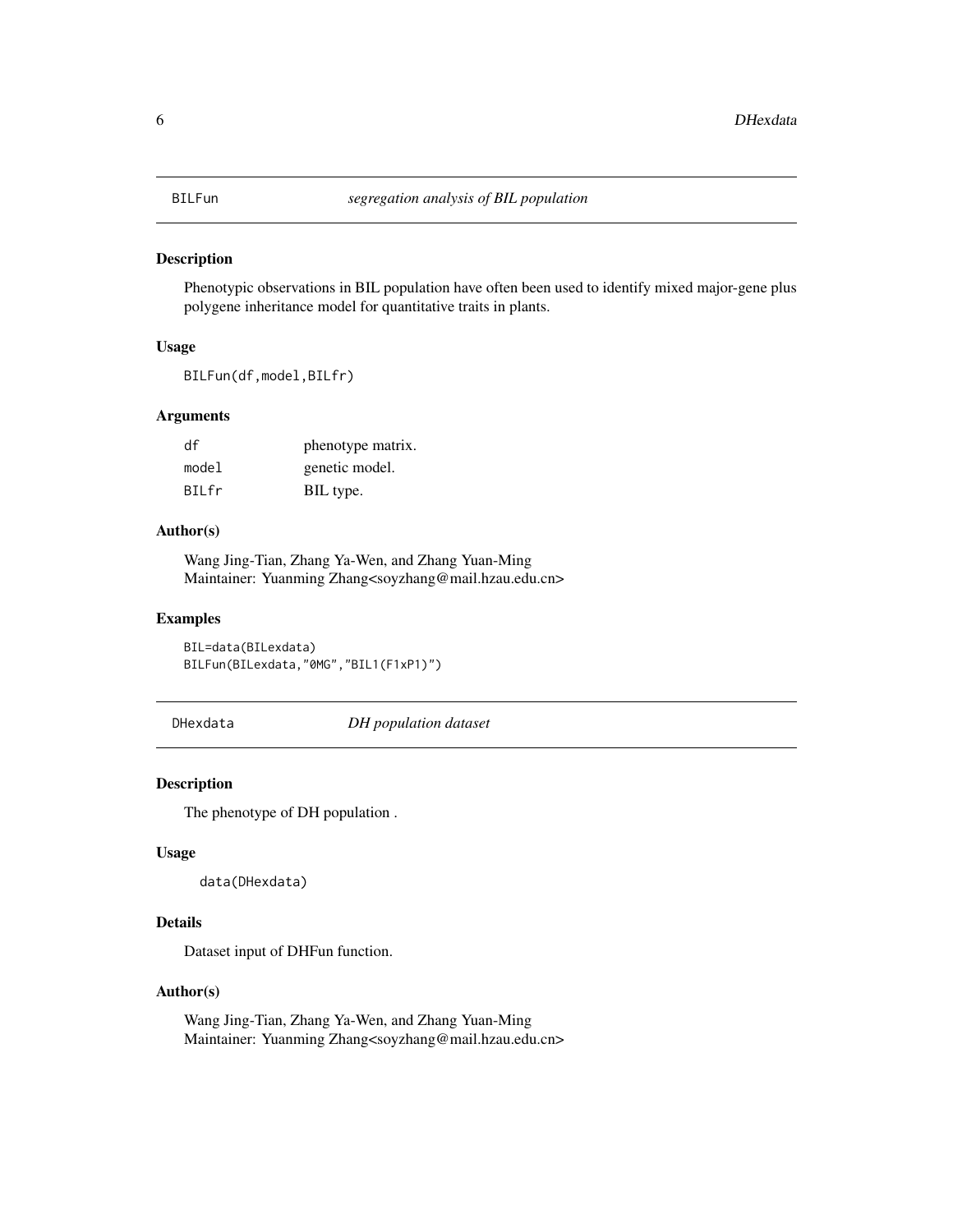<span id="page-6-0"></span>

Phenotypic observations in DH population have often been used to identify mixed major-gene plus polygene inheritance model for quantitative traits in plants.

# Usage

DHFun(df,model)

# Arguments

| df    | phenotype matrix. |
|-------|-------------------|
| model | genetic model.    |

#### Author(s)

Wang Jing-Tian, Zhang Ya-Wen, and Zhang Yuan-Ming Maintainer: Yuanming Zhang<soyzhang@mail.hzau.edu.cn>

#### Examples

```
DH=data(DHexdata)
DHFun(DHexdata,"0MG")
```
F23exdata *F23 population dataset*

# Description

The phenotype of F23 population .

#### Usage

```
data(F23exdata)
```
# Details

Dataset input of F23Fun function.

#### Author(s)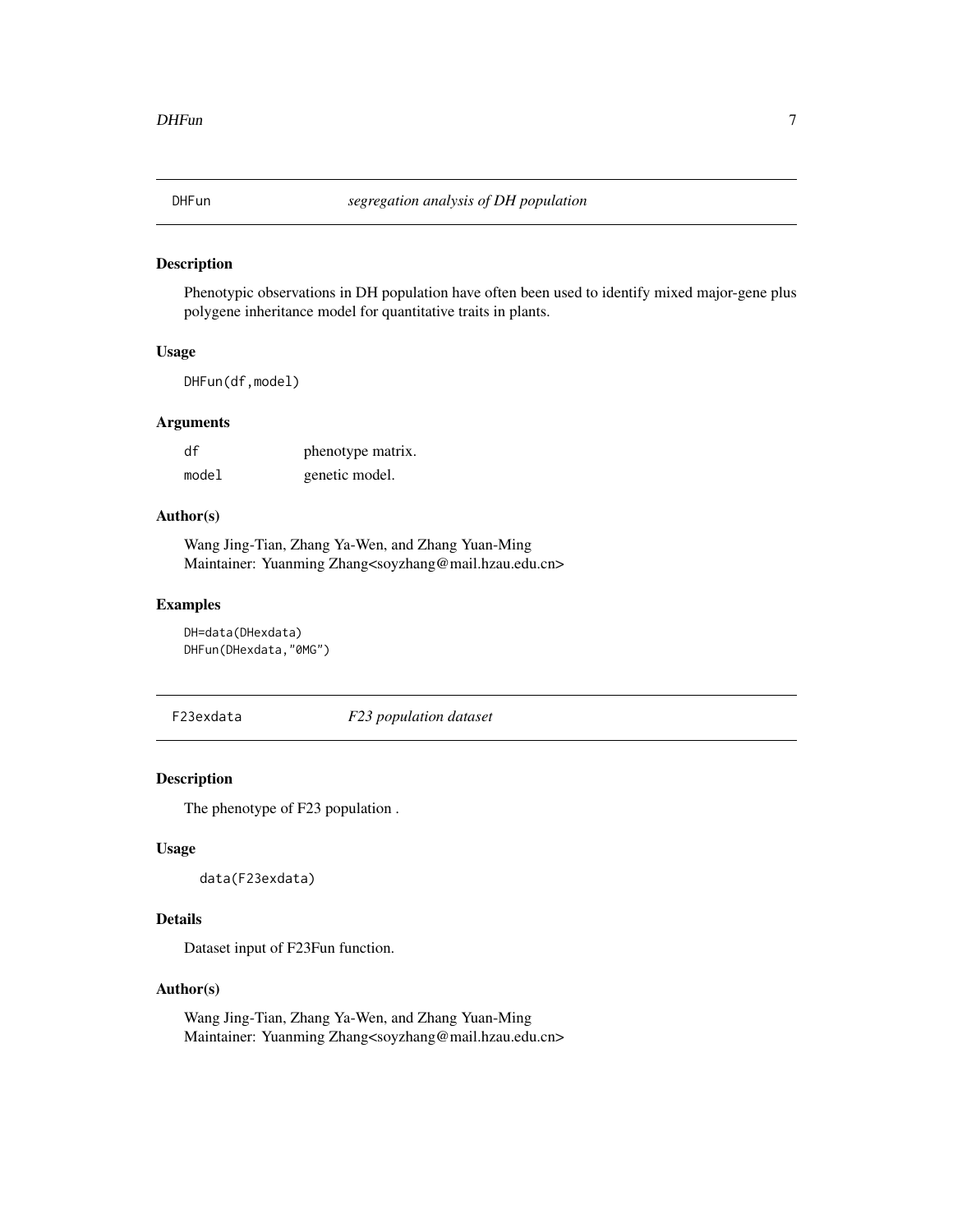<span id="page-7-0"></span>Phenotypic observations in F23 population have often been used to identify mixed major-gene plus polygene inheritance model for quantitative traits in plants.

# Usage

F23Fun(df,model,m\_nf)

# Arguments

| df    | phenotype matrix.                         |
|-------|-------------------------------------------|
| model | genetic model.                            |
| m nf  | number of plants measured in each family. |

# Author(s)

Wang Jing-Tian, Zhang Ya-Wen, and Zhang Yuan-Ming Maintainer: Yuanming Zhang<soyzhang@mail.hzau.edu.cn>

#### Examples

```
F23=data(F23exdata)
F23Fun(F23exdata,"0MG",1)
```
F2exdata *F2 population dataset*

#### Description

The phenotype of F2 population .

#### Usage

```
data(F2exdata)
```
# Details

Dataset input of F2Fun function.

# Author(s)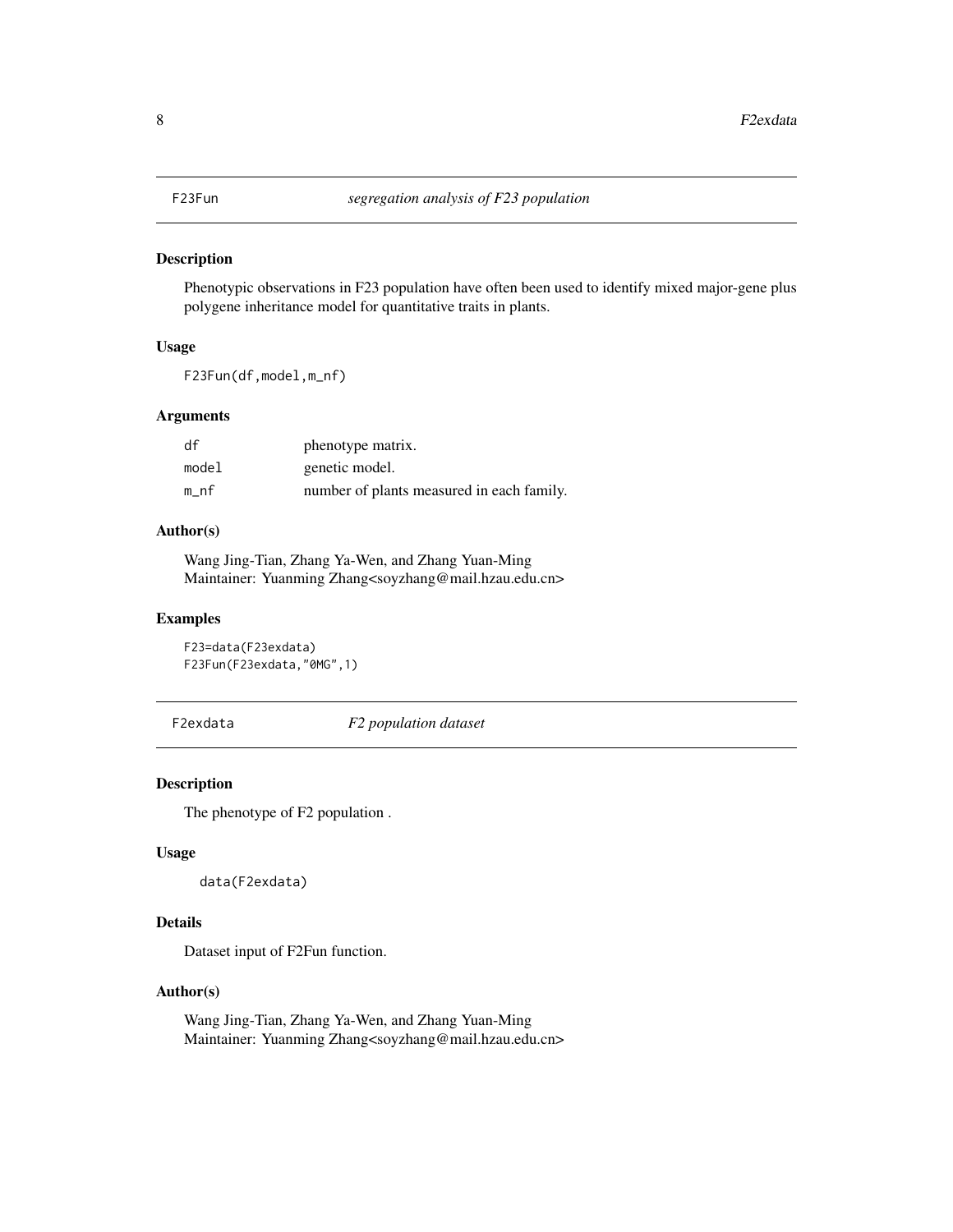<span id="page-8-0"></span>

Phenotypic observations in F2 population have often been used to identify mixed major-gene plus polygene inheritance model for quantitative traits in plants.

# Usage

F2Fun(df,model)

# Arguments

| df    | phenotype matrix. |
|-------|-------------------|
| model | genetic model.    |

#### Author(s)

Wang Jing-Tian, Zhang Ya-Wen, and Zhang Yuan-Ming Maintainer: Yuanming Zhang<soyzhang@mail.hzau.edu.cn>

#### Examples

```
F2=data(F2exdata)
F2Fun(F2exdata,"0MG")
```
G3DHexdata *G3DH population dataset*

# Description

The phenotype of G3DH population .

# Usage

data(G3DHexdata)

# Details

Dataset input of G3DHFun function.

#### Author(s)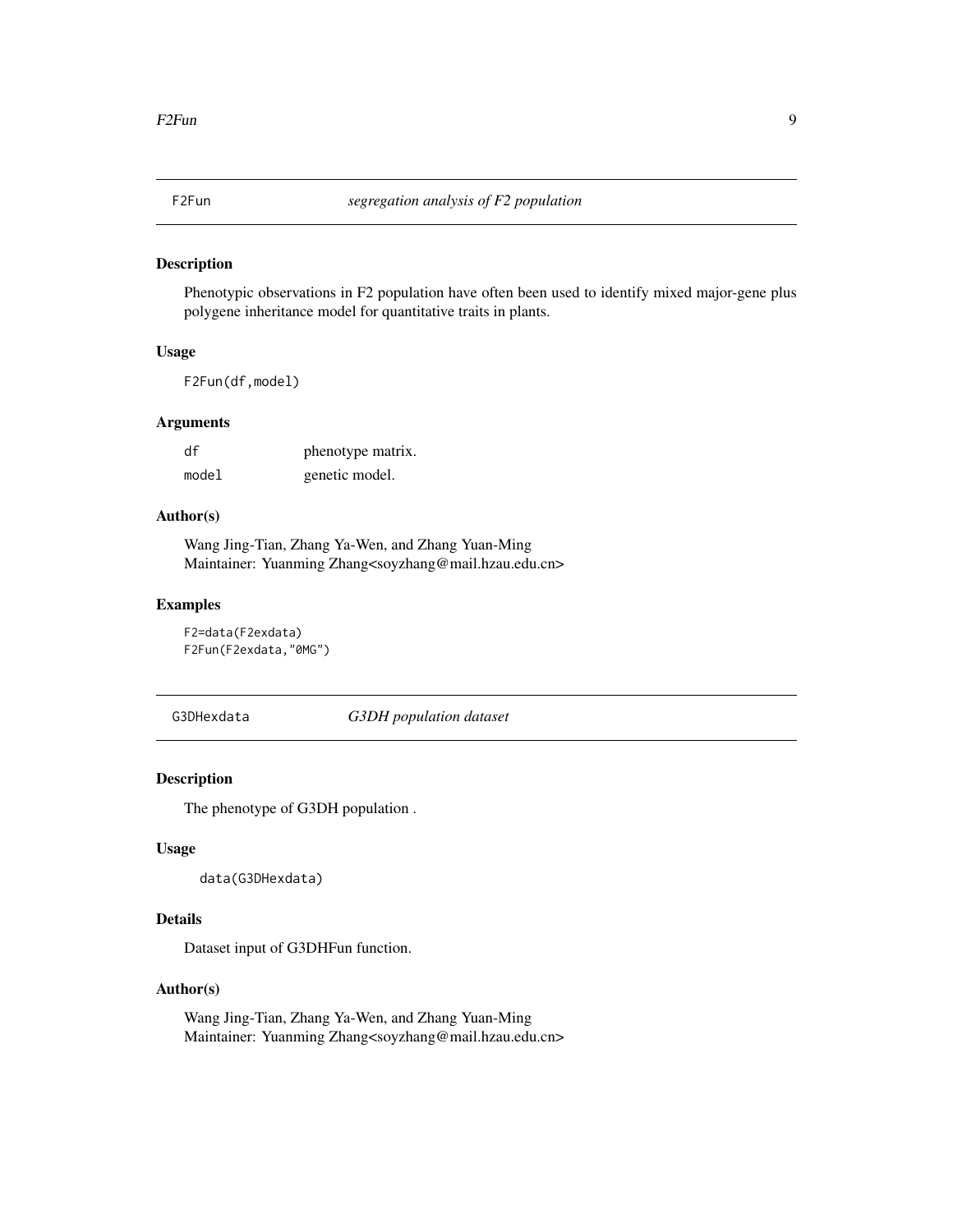<span id="page-9-0"></span>

Phenotypic observations in G3DH population have often been used to identify mixed major-gene plus polygene inheritance model for quantitative traits in plants.

#### Usage

```
G3DHFun(df,model,G3DHtext2)
```
# Arguments

| df        | phenotype matrix.                         |
|-----------|-------------------------------------------|
| model     | genetic model.                            |
| G3DHtext2 | number of plants measured in each family. |

# Author(s)

Wang Jing-Tian, Zhang Ya-Wen, and Zhang Yuan-Ming Maintainer: Yuanming Zhang<soyzhang@mail.hzau.edu.cn>

#### Examples

```
G3DH=data(G3DHexdata)
G3DHFun(G3DHexdata,"0MG",1)
```
G4F2exdata *G4F2 population dataset*

#### Description

The phenotype of G4F2 population .

#### Usage

```
data(G4F2exdata)
```
# Details

Dataset input of G4F2Fun function.

# Author(s)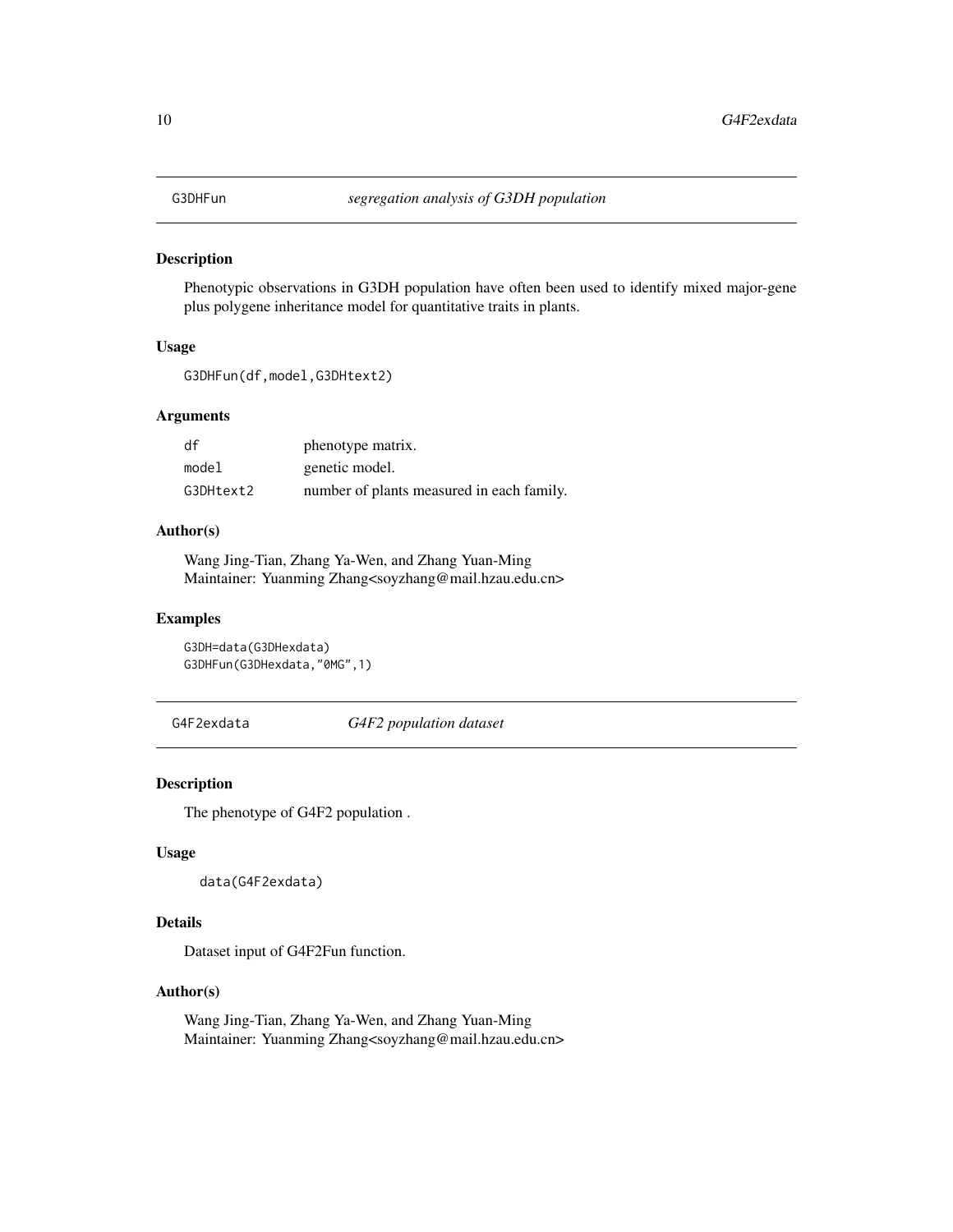<span id="page-10-0"></span>

Phenotypic observations in G4F2 population have often been used to identify mixed major-gene plus polygene inheritance model for quantitative traits in plants.

# Usage

G4F2Fun(df,model)

# Arguments

| df    | phenotype matrix. |
|-------|-------------------|
| model | genetic model.    |

#### Author(s)

Wang Jing-Tian, Zhang Ya-Wen, and Zhang Yuan-Ming Maintainer: Yuanming Zhang<soyzhang@mail.hzau.edu.cn>

#### Examples

```
G4F2=data(G4F2exdata)
G4F2Fun(G4F2exdata,"PG-AD")
```
G4F3exdata *G4F3 population dataset*

# Description

The phenotype of G4F3 population .

# Usage

data(G4F3exdata)

# Details

Dataset input of G4F3Fun function.

#### Author(s)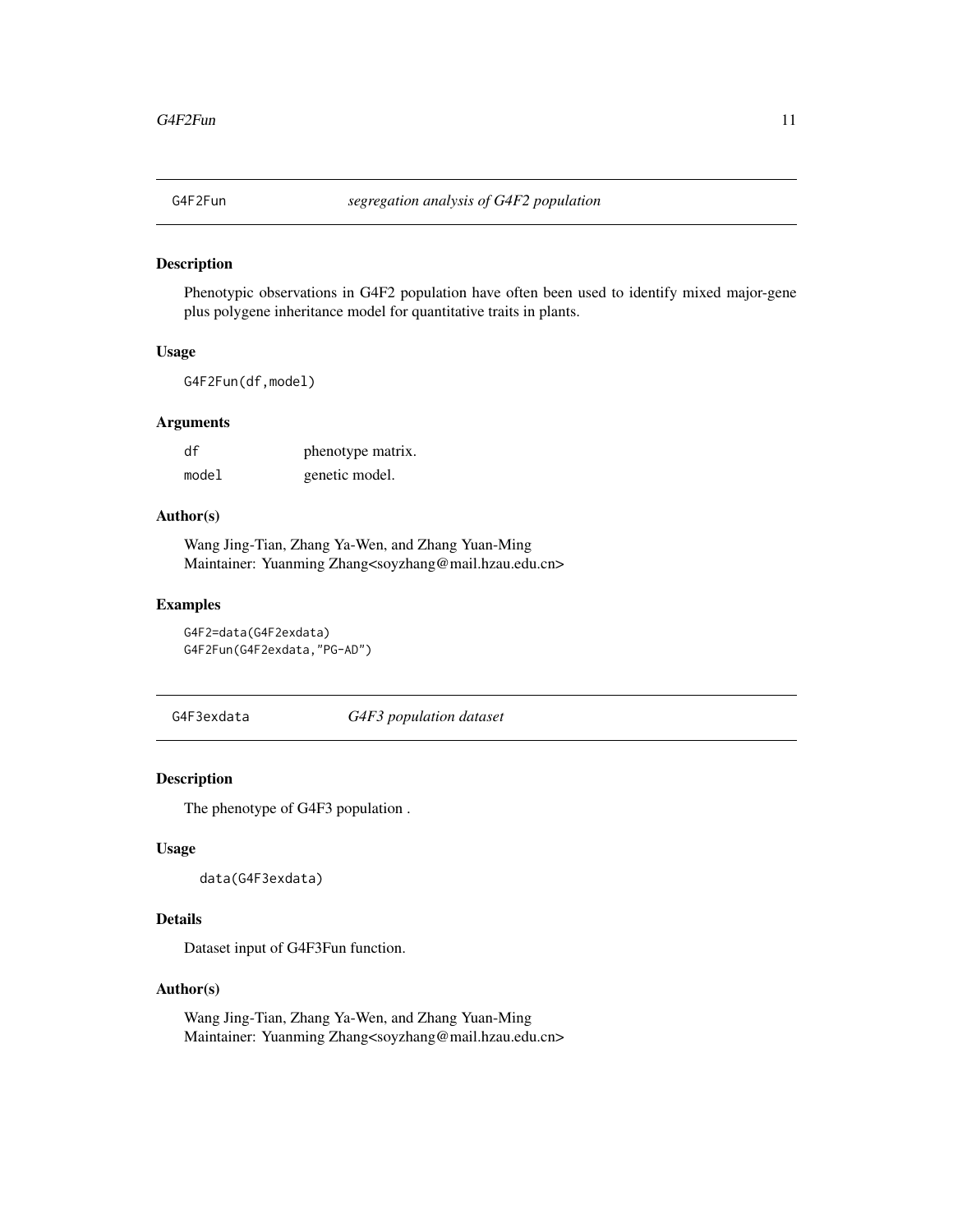<span id="page-11-0"></span>

Phenotypic observations in G4F3 population have often been used to identify mixed major-gene plus polygene inheritance model for quantitative traits in plants.

# Usage

```
G4F3Fun(df,model,G4F3text2)
```
#### Arguments

| df        | phenotype matrix.                         |
|-----------|-------------------------------------------|
| model     | genetic model.                            |
| G4F3text2 | number of plants measured in each family. |

# Author(s)

Wang Jing-Tian, Zhang Ya-Wen, and Zhang Yuan-Ming Maintainer: Yuanming Zhang<soyzhang@mail.hzau.edu.cn>

#### Examples

```
G4F3=data(G4F3exdata)
G4F3Fun(G4F3exdata,"PG-AD",1)
```
G5BCexdata *G5BC population dataset*

#### Description

The phenotype of G5BC population .

#### Usage

```
data(G5BCexdata)
```
# Details

Dataset input of G5BCFun function.

# Author(s)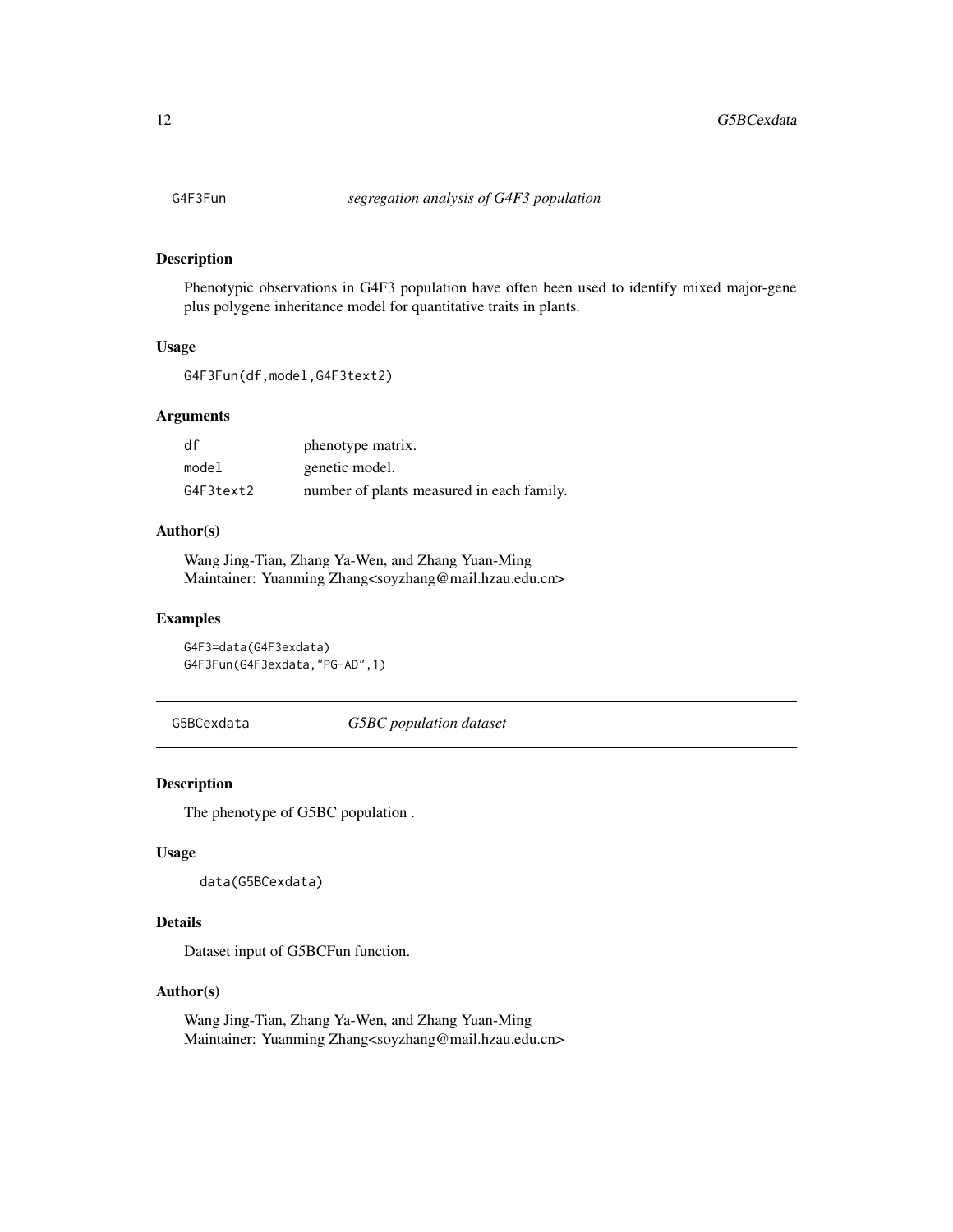<span id="page-12-0"></span>

The phenotype of G5BCF population .

#### Usage

data(G5BCFexdata)

#### Details

Dataset input of G5BCFFun function.

#### Author(s)

Wang Jing-Tian, Zhang Ya-Wen, and Zhang Yuan-Ming Maintainer: Yuanming Zhang<soyzhang@mail.hzau.edu.cn>

G5BCFFun *segregation analysis of G5BCF population*

## Description

Phenotypic observations in G5BCF population have often been used to identify mixed major-gene plus polygene inheritance model for quantitative traits in plants.

# Usage

```
G5BCFFun(df,model,G5BCFtext2)
```
# Arguments

| df         | phenotype matrix.                         |
|------------|-------------------------------------------|
| model      | genetic model.                            |
| G5BCFtext2 | number of plants measured in each family. |

# Author(s)

Wang Jing-Tian, Zhang Ya-Wen, and Zhang Yuan-Ming Maintainer: Yuanming Zhang<soyzhang@mail.hzau.edu.cn>

# Examples

G5BCF=data(G5BCFexdata) G5BCFFun(G5BCFexdata,"1MG-AD",1)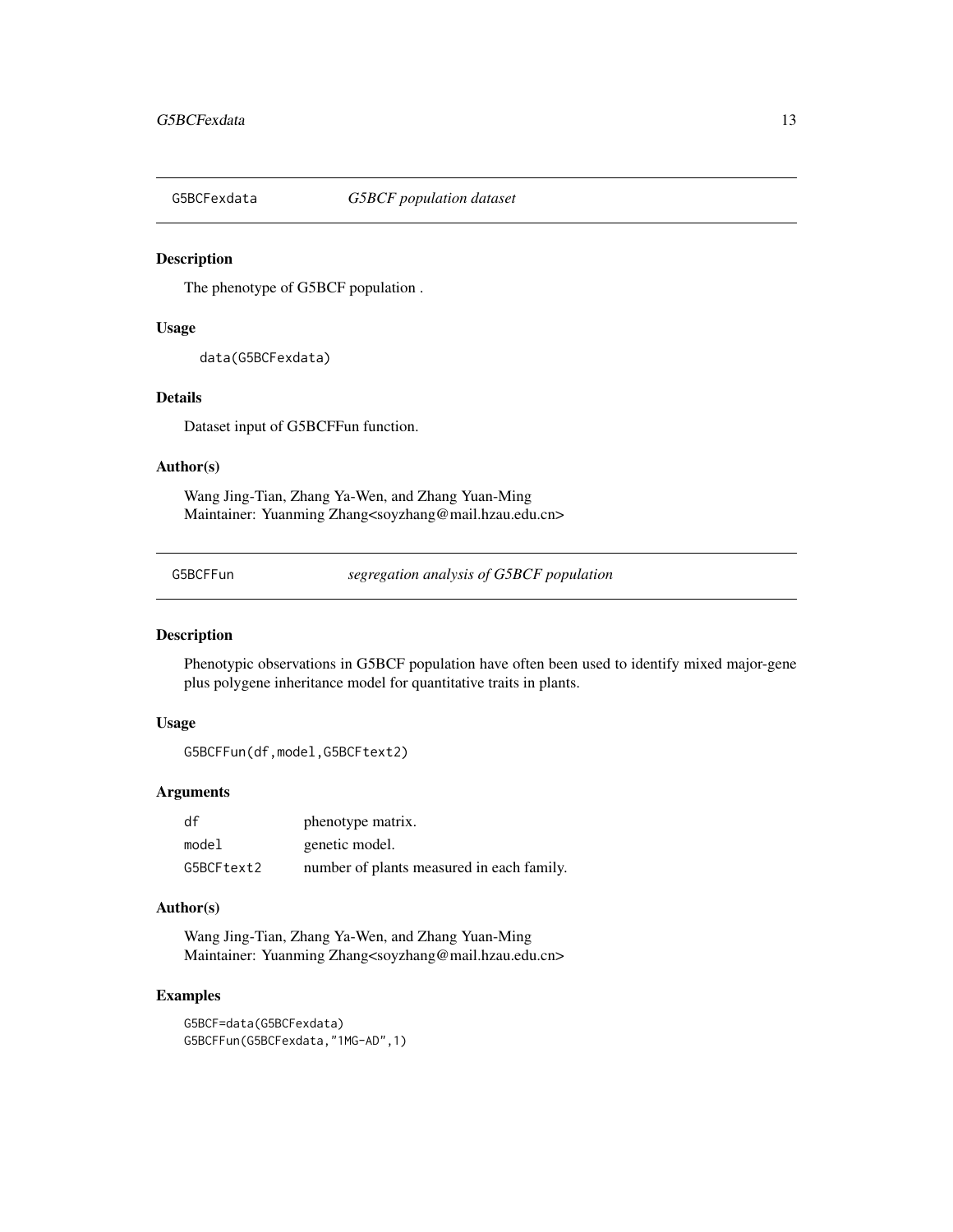<span id="page-13-0"></span>Phenotypic observations in G5BC population have often been used to identify mixed major-gene plus polygene inheritance model for quantitative traits in plants.

# Usage

G5BCFun(df,model)

# Arguments

| df    | phenotype matrix. |
|-------|-------------------|
| model | genetic model.    |

#### Author(s)

Wang Jing-Tian, Zhang Ya-Wen, and Zhang Yuan-Ming Maintainer: Yuanming Zhang<soyzhang@mail.hzau.edu.cn>

#### Examples

```
G5BC=data(G5BCexdata)
G5BCFun(G5BCexdata,"1MG-AD")
```
G5exdata *G5 population dataset*

# Description

The phenotype of G5 population .

#### Usage

```
data(G5exdata)
```
# Details

Dataset input of G5Fun function.

#### Author(s)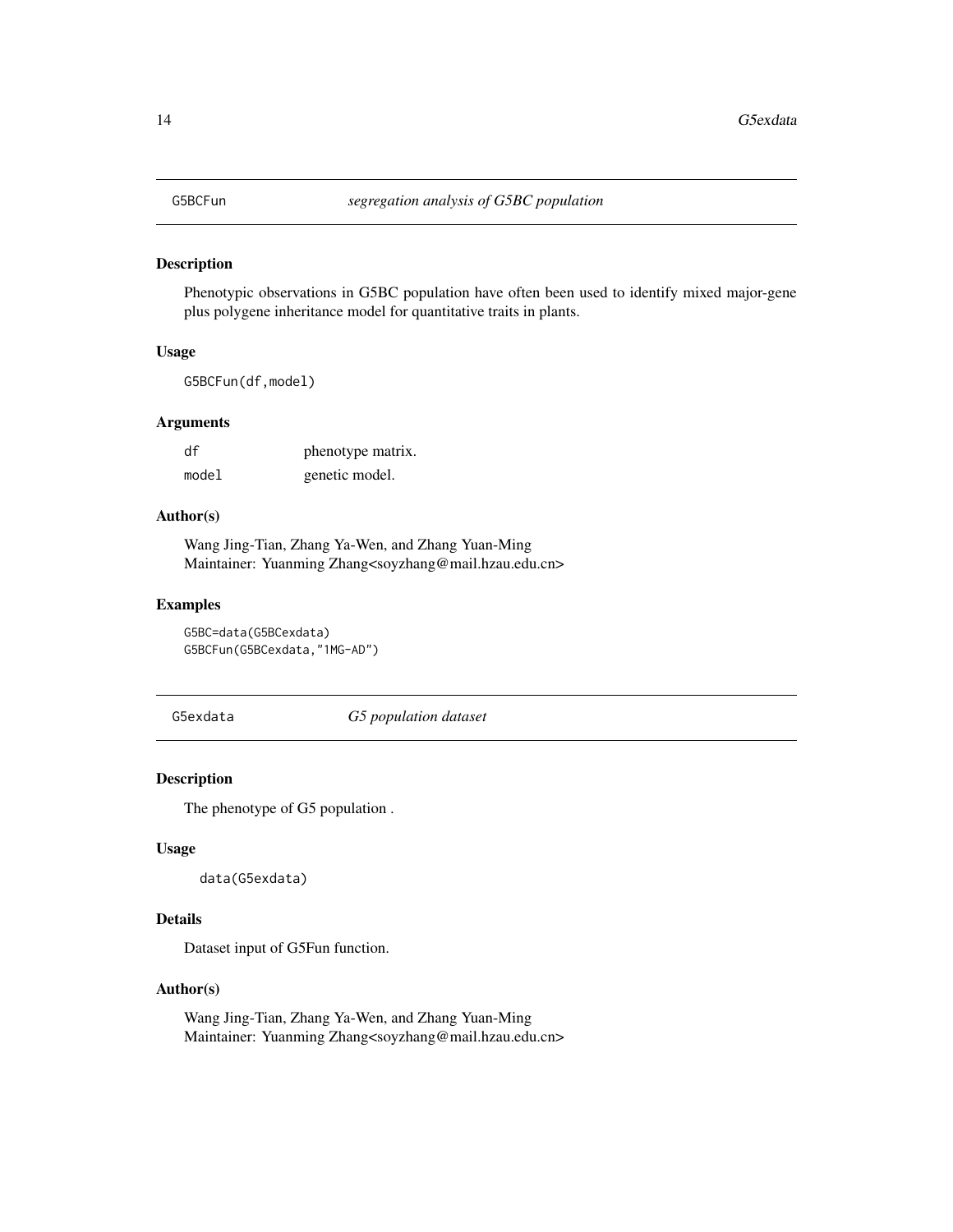<span id="page-14-0"></span>

Phenotypic observations in G5 population have often been used to identify mixed major-gene plus polygene inheritance model for quantitative traits in plants.

# Usage

G5Fun(df,model,G5text2)

# Arguments

| df      | phenotype matrix.                         |
|---------|-------------------------------------------|
| model   | genetic model.                            |
| G5text2 | number of plants measured in each family. |

# Author(s)

Wang Jing-Tian, Zhang Ya-Wen, and Zhang Yuan-Ming Maintainer: Yuanming Zhang<soyzhang@mail.hzau.edu.cn>

#### Examples

```
G5=data(G5exdata)
G5Fun(G5exdata,"PG-AD",1)
```
G6exdata *G6 population dataset*

#### Description

The phenotype of G6 population .

#### Usage

data(G6exdata)

# Details

Dataset input of G6Fun function.

# Author(s)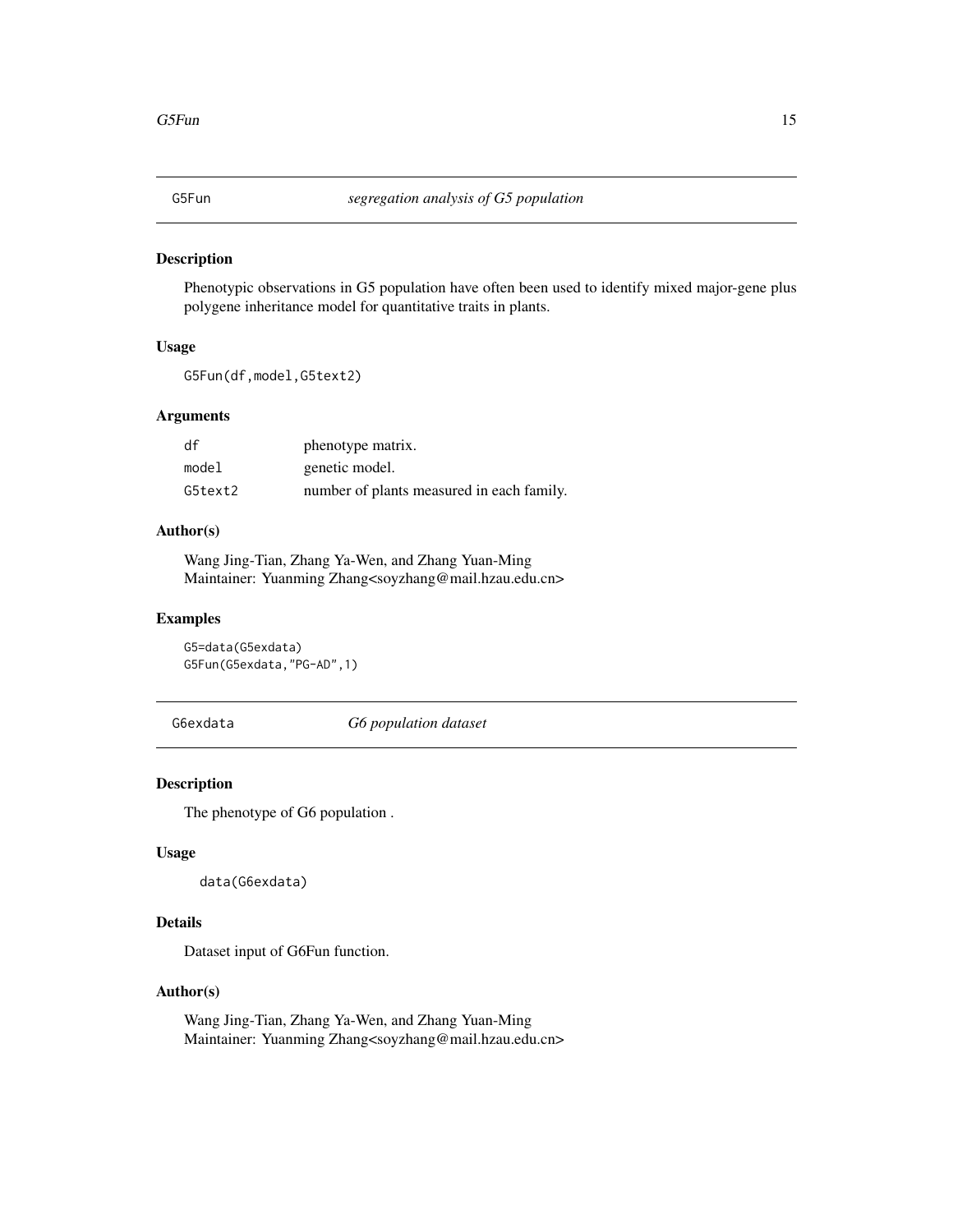<span id="page-15-0"></span>

The phenotype of G6F population .

#### Usage

data(G6Fexdata)

#### Details

Dataset input of G6FFun function.

#### Author(s)

Wang Jing-Tian, Zhang Ya-Wen, and Zhang Yuan-Ming Maintainer: Yuanming Zhang<soyzhang@mail.hzau.edu.cn>

G6FFun *segregation analysis of G6F population*

## Description

Phenotypic observations in G6F population have often been used to identify mixed major-gene plus polygene inheritance model for quantitative traits in plants.

#### Usage

G6FFun(df,model,G6Ftext2)

#### Arguments

| df       | phenotype matrix.                         |
|----------|-------------------------------------------|
| model    | genetic model.                            |
| G6Ftext2 | number of plants measured in each family. |

# Author(s)

Wang Jing-Tian, Zhang Ya-Wen, and Zhang Yuan-Ming Maintainer: Yuanming Zhang<soyzhang@mail.hzau.edu.cn>

# Examples

G6F=data(G6Fexdata) G6FFun(G6Fexdata,"PG-AD",1)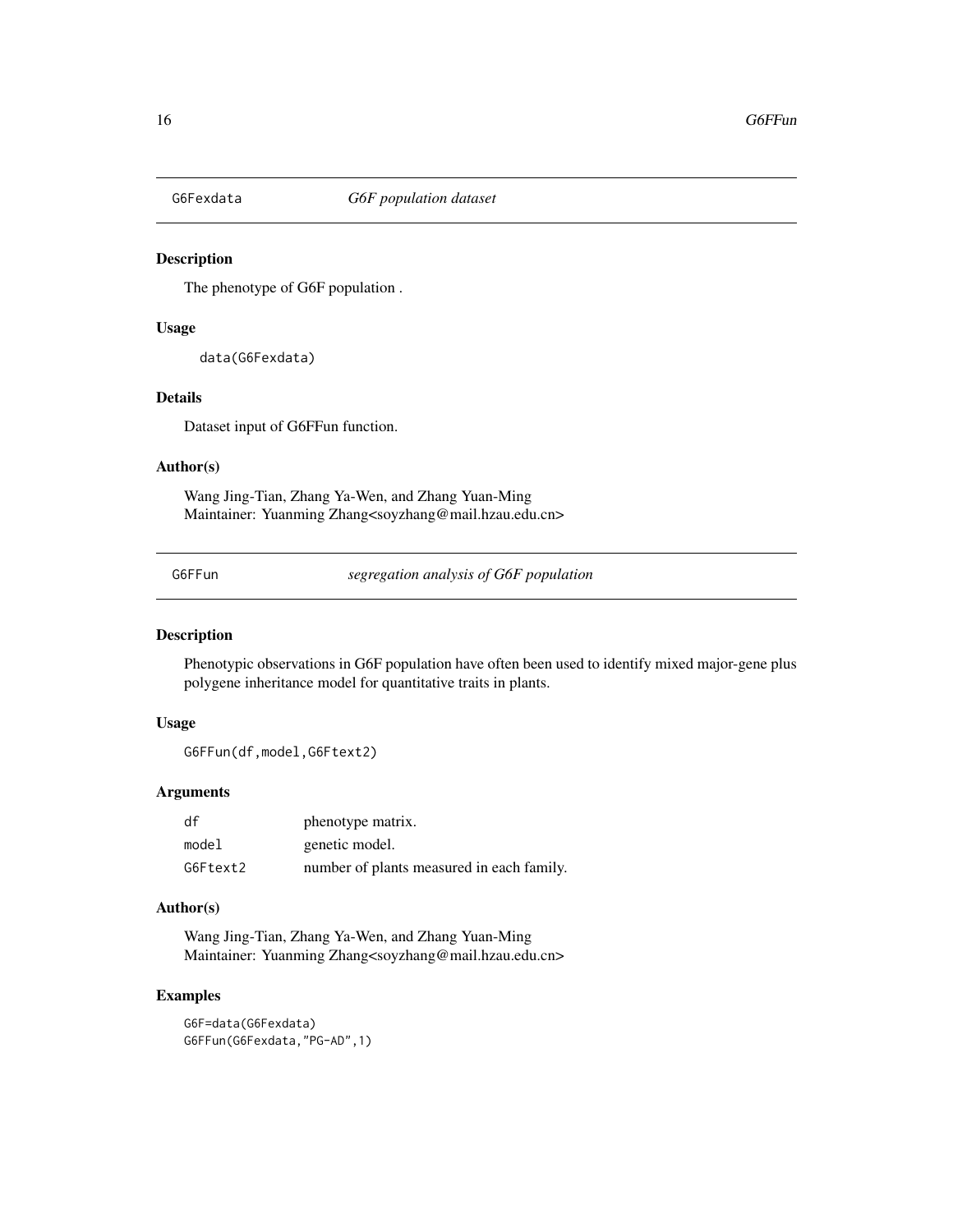<span id="page-16-0"></span>Phenotypic observations in G6 population have often been used to identify mixed major-gene plus polygene inheritance model for quantitative traits in plants.

#### Usage

G6Fun(df,model)

# Arguments

| df    | phenotype matrix. |
|-------|-------------------|
| model | genetic model.    |

# Author(s)

Wang Jing-Tian, Zhang Ya-Wen, and Zhang Yuan-Ming Maintainer: Yuanming Zhang<soyzhang@mail.hzau.edu.cn>

# Examples

G6=data(G6exdata) G6Fun(G6exdata,"PG-AD")

PosPro *Posterior Probability*

#### Description

calculate posterior probability of the optimal model

# Usage

PosPro(Population, result, data)

# Arguments

| Population | which Population to analysis.                                 |
|------------|---------------------------------------------------------------|
| result     | result of calculation used corresponding population function. |
| data       | phenotype matrix.                                             |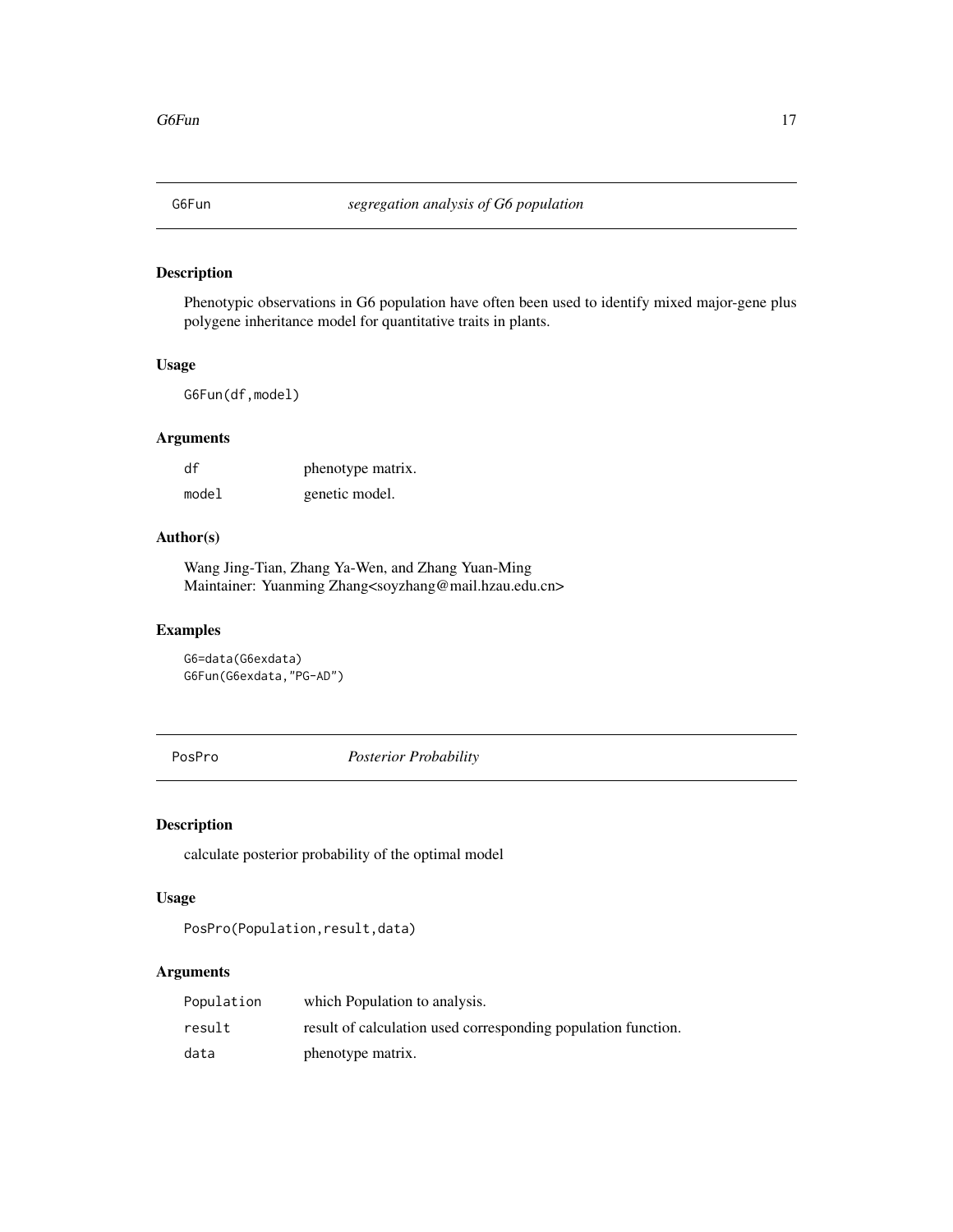# Author(s)

Wang Jing-Tian, Zhang Ya-Wen, and Zhang Yuan-Ming Maintainer: Yuanming Zhang<soyzhang@mail.hzau.edu.cn>

# Examples

```
F23=data(F23exdata)
result<-F23Fun(F23exdata,"1MG-AD",1)
PosPro("F2:3", result, F23exdata)
```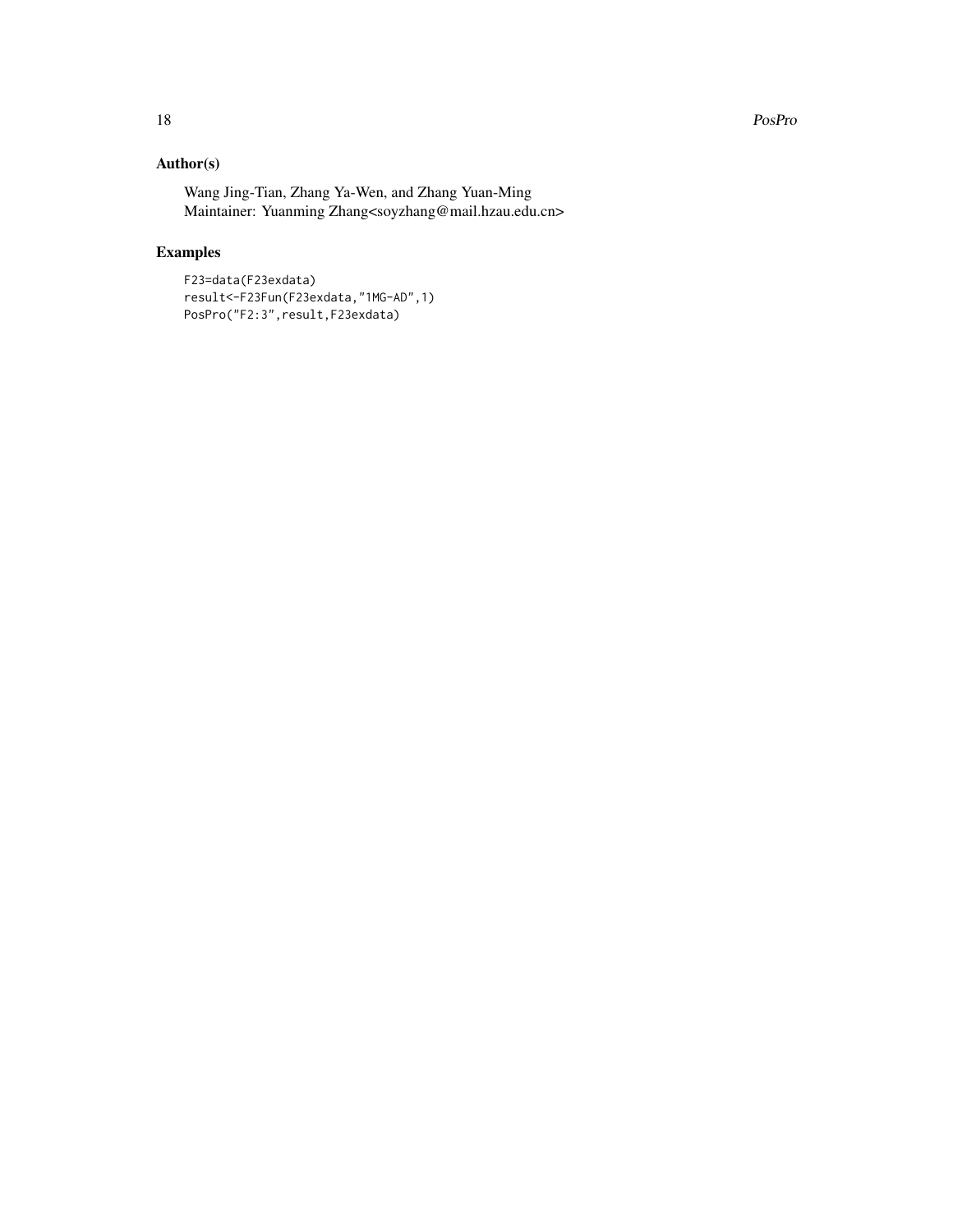# <span id="page-18-0"></span>**Index**

B1 *(*BCexdata *)* , [3](#page-2-0) B2 *(*BCexdata *)* , [3](#page-2-0) BCexdata , [3](#page-2-0) BCF-B12 *(*BCFexdata *)* , [4](#page-3-0) BCF-B22 *(*BCFexdata *)* , [4](#page-3-0) BCFexdata , [4](#page-3-0) BCFFun , [4](#page-3-0) BCFun, <mark>[5](#page-4-0)</mark> BIL *(*BILexdata *)* , [5](#page-4-0) BILexdata, [5](#page-4-0) BILFun, [6](#page-5-0) DH *(*DHexdata *)* , [6](#page-5-0) DHexdata, [6](#page-5-0) DHFun, [7](#page-6-0) F2 *(*F2exdata *)* , [8](#page-7-0) F23 *(*F23exdata *)* , [7](#page-6-0) F23exdata, [7](#page-6-0) F23Fun , [8](#page-7-0) F2exdata, [8](#page-7-0) F2Fun , [9](#page-8-0) G3DH-DH *(*G3DHexdata *)* , [9](#page-8-0) G3DH-P1 *(*G3DHexdata *)* , [9](#page-8-0) G3DH-P2 *(*G3DHexdata *)* , [9](#page-8-0) G3DHexdata , [9](#page-8-0) G3DHFun , [10](#page-9-0) G4F2-F1 *(*G4F2exdata *)* , [10](#page-9-0) G4F2-F2 *(*G4F2exdata *)* , [10](#page-9-0) G4F2-P1 *(*G4F2exdata *)* , [10](#page-9-0) G4F2-P2 *(*G4F2exdata *)* , [10](#page-9-0) G4F2exdata , [10](#page-9-0) G4F2Fun , [11](#page-10-0) G4F3-F1 *(*G4F3exdata *)* , [11](#page-10-0) G4F3-F23 *(*G4F3exdata *)* , [11](#page-10-0) G4F3-P1 *(*G4F3exdata *)* , [11](#page-10-0) G4F3-P2 *(*G4F3exdata *)* , [11](#page-10-0) G4F3exdata , [11](#page-10-0) G4F3Fun , [12](#page-11-0)

G5-F1 *(*G5exdata *)* , [14](#page-13-0) G5-F2 *(*G5exdata *)* , [14](#page-13-0) G5-F23 *(*G5exdata *)* , [14](#page-13-0) G5-P1 *(*G5exdata *)* , [14](#page-13-0) G5-P2 *(*G5exdata *)* , [14](#page-13-0) G5BC-B1 *(*G5BCexdata *)* , [12](#page-11-0) G5BC-B2 *(*G5BCexdata *)* , [12](#page-11-0) G5BC-F1 *(*G5BCexdata *)* , [12](#page-11-0) G5BC-P1 *(*G5BCexdata *)* , [12](#page-11-0) G5BC-P2 *(*G5BCexdata *)* , [12](#page-11-0) G5BCexdata , [12](#page-11-0) G5BCF-B12 *(*G5BCFexdata *)* , [13](#page-12-0) G5BCF-B22 *(*G5BCFexdata *)* , [13](#page-12-0) G5BCF-F1 *(*G5BCFexdata *)* , [13](#page-12-0) G5BCF-P1 *(*G5BCFexdata *)* , [13](#page-12-0) G5BCF-P2 *(*G5BCFexdata *)* , [13](#page-12-0) G5BCFexdata , [13](#page-12-0) G5BCFFun, [13](#page-12-0) G5BCFun , [14](#page-13-0) G5exdata , [14](#page-13-0) G5Fun , [15](#page-14-0) G6-B1 *(*G6exdata *)* , [15](#page-14-0) G6-B2 *(*G6exdata *)* , [15](#page-14-0) G6-F1 *(*G6exdata *)* , [15](#page-14-0) G6-F2 *(*G6exdata *)* , [15](#page-14-0) G6-P1 *(*G6exdata *)* , [15](#page-14-0) G6-P2 *(*G6exdata *)* , [15](#page-14-0) G6exdata , [15](#page-14-0) G6F-B12 *(*G6Fexdata *)* , [16](#page-15-0) G6F-B22 *(*G6Fexdata *)* , [16](#page-15-0) G6F-F1 *(*G6Fexdata *)* , [16](#page-15-0) G6F-F23 *(*G6Fexdata *)* , [16](#page-15-0) G6F-P1 *(*G6Fexdata *)* , [16](#page-15-0) G6F-P2 *(*G6Fexdata *)* , [16](#page-15-0) G6Fexdata , [16](#page-15-0) G6FFun , [16](#page-15-0) G6Fun , [17](#page-16-0)

PosPro , [17](#page-16-0)